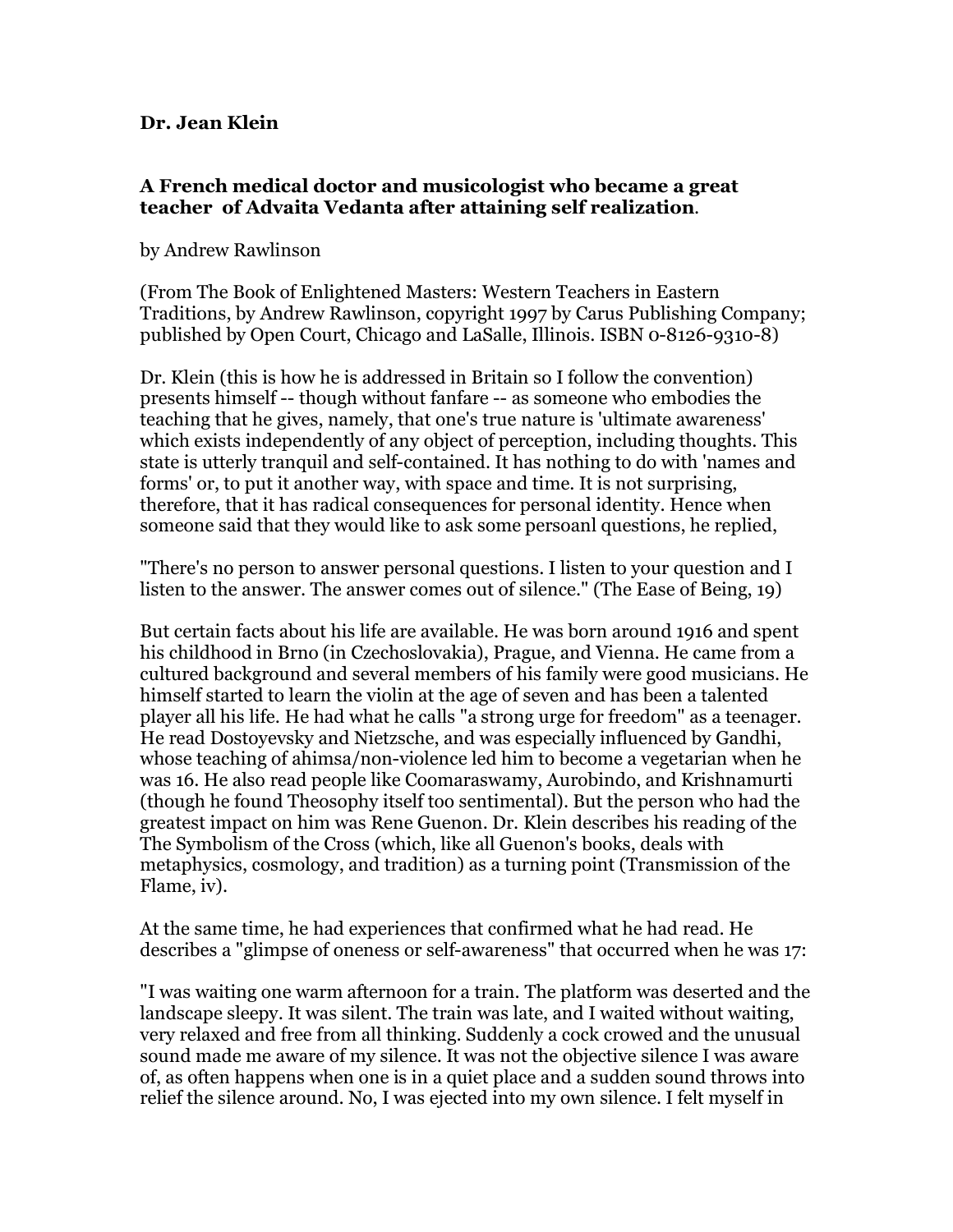awareness beyond the sound or the silence. Subsequently, this feeling visited my several times." (Transmission of the Flame, iii)

He went on to become a doctor and outwardly lived an ordinary life. But there was still "a lack of fulfillment". Then he "felt a certain call to go to India" (ibid., vii) and arrived there around 1950. He says that he was no looking for a guru. In fact, he had no preconceptions of any kind -- a central element in his teaching:

"...I was left with no reference to anything in my previous experience. In this suspension of evaluation I was catapulted into an openness, a receptivity to everything." (The Ease of Being, ix)

But he did meet a teacher. I do not know the man's name. Dr. Klein refers to him simply as 'Pandiji (sic) and says that " I never asked personal questions and I never spoke personally about him. It was a sacred relationship" (Transmission of the Flame, xiv):

"My master always pointed out to me during our life together that all perceptions need an Ultimate Perceiver. The ultimate perceiver can never be the object of perception. Once false identification with the body is understood, we are led to the question 'Who am I?'--and the one who asks is himself the vivid answer. The searcher is himself that which is sought." (Neither This Nor That I Am, vi)

Then one morning,

"between deep sleep and awakening, there was a sudden vanishing of all the residues of 'my persons', each having believed themselves hitherto to be a doer, a sufferer, an enjoyer. All this vanished completely, and I was seized in full consciousness by an all-penetrating light, without inside or outside. This was the awakening in Reality, in the I am...I knew myself in the actual happening, not as a concept, but as a being without localisation in time or space. In this non-state there was a freedom, full and objectless joy." (ibid., vii)

This realization is regarded by those who have accepted Dr. Klein as their teacher as 'total illumination'. It therefore makes him quite independent of his own teacher. But he says that he had an "urge to communicate my experience to all other beings" (ibid., viii) and his master suggested that he do so in Europe since he was himself European. In several of his books, it is stated that he "was sent back to...teach Vedanta" (for example, Neither This Nor That I Am, ix). He started teaching about 1960.

"People came to me. I have never taken myself for a teacher, so I never solicited students. The teacher only appears when asked to teach." (Transmission of the Flame, xx)

Advaita is a well-established tradition in India, of course, with a long history and many of the accretions that accumulate around any social organization. But Dr.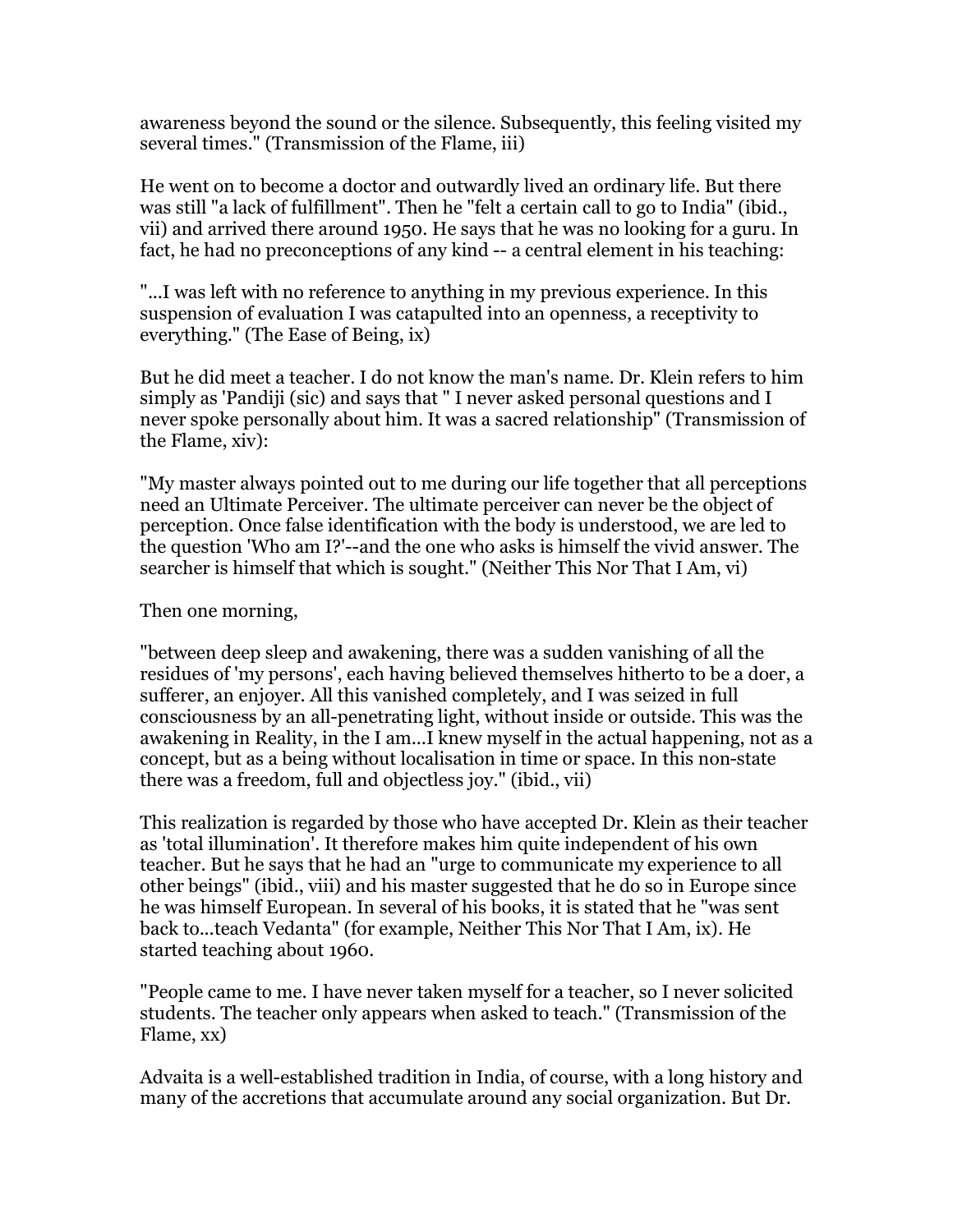Klein is not interested in any of this. He acknowledges that he is in a lineage of teachers "in a certain way." "The way of approaching truth belongs to a certain current, but there are no entities in a line...It is only accidentally that I call the current of my teaching Advaita" (Transmission of the Flame, xxi, xxii).

Like all teachings that hold that our real nature is truth, what Dr. Klein says is essentially simple:

"You are primal awareness. Life is only primal awarenss. Between two thoughts or two perceptions you are. You know moments in your life when a thought completely disappears into silence, but still you are." (The Ease of Being, 13)

This primal awareness is that which underlies all other kinds of awareness.

"At first you may experience silent awareness only after the dissolution of perception, but later you will be in the silence in both the presence and absence of objects." (ibid., 15)

Dr. Klein also calls this ultimate subject, the witness (ibid., 17) and the Self (ibid., 63). And though it may sound very removed from ordinary life, in fact it is the opposite because, no longer caught up in objects and therefore in desire and fear, it is open and free. So its true nature is love.

"But when you take yourself for somebody, al relationships are from object to object, man to woman, mother to son, personality to personality. And there is no communication, no possibility for love." (ibid., 63)

A natural question at this stage is, 'If our true nature is free and loving, where does everything else come from: attachment, desire, fear, the world itself?' Answer:

"The world of names and forms is the result of mental activity. Ignorance (Avidya) begins at the very moment when the ego takes names and forms to be separate realities." (Be As You Are, 15)

So how do we avoid identifying with the body and mind and all the objects that mind projects? The first stage is what Dr. Klein calls listening (Be As You Are, 3). He defines this as global awareness, which is not limited to any of the five senses (or the mind):

"If you let your attention go to your ear, you'll feel that it is constantly grasping. It is the same with the eye, the mind and all your organs. Let the grasping go and you will find your whole body is spontaneously an organ of sensitivity. The ear is merely a channel for this global sensation. It is not an end in itself. What is heard is also felt, seen, smelled and touched. Your five senses, intelligence and imagination are freed and come into play. You feel it is being completely expanded in space, without centre or border. The ego, which is a contraction, can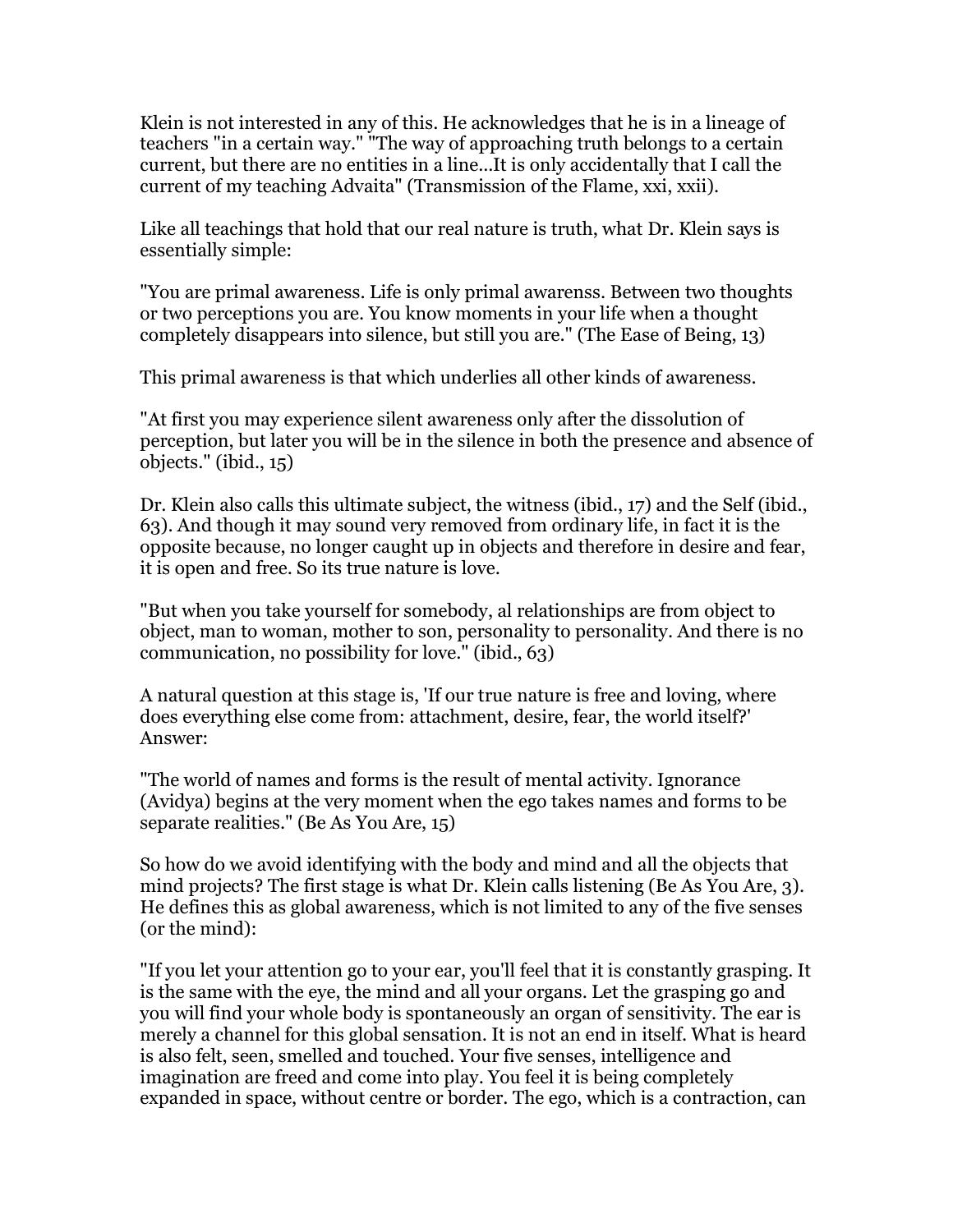find no hold in this presence, and anxiety, like and dislike dissolve." (Who Am I?, 72)

But this is only the first step. It leads on to realization of the Self, "our true nature" which "is reached by a complete elimination of the world of objects" (ibid., 70).

(the following is a footnote to the paragraph immediately preceding, but is included here as a continuation of Rawlinson's text:)

This "complete elimination of the world of objects" has consequences for cosmology that are quite as radical as they are for personal identity... .Someone once asked him what significance the world can have -- in the sense in which Sri Aurobindo (and, the questioner might have added, the Mother) uses the term lila, the divine game of the Lord -- if it is seen as unreal. Dr. Klein replied,

"He who aims at Ultimate Reality places no accent on the things of the world: it would seem completely futile to him since he has ascertained the unreality of things...The world is directed towards the perceiver, it celebrates the ultimate perceiver. He who is established in the Self is in no way interested in theologies and cosmologies. The construction of a cosmological hypothesis, such as the one which looks upon the world as a divine game, is a mental hypothesis due to ignorance, which does not understand the true nature of the Ultimate." (Be As You Are, 87)

Elsewhere, Dr. Klein is unequivocal in his rejection of evolution (spiritual, not physical):

"This notion of evolution is one of the most characteristic errors of modern thought....It is the belief that more can come out of less, that better can be produced by worse. Evolution in the strict meaning of the word, is only an unfolding, a passing from what is implicit to that which is explicit, from what is not manifest to that which is manifest. It produces nothing. It never produces, let alone creates. We cannot rely on it in our search for salvation or liberation. Liberation is not a problem of evolution, for no evolution can lead to liberation, which is the result of discernment only.... We are not concerned with evolving, but we should endlessly put the question 'who am I?' to ourselves." (ibid., 17)

This certainly looks to be at odds with what Andrew Cohen, for example, says about evolutionary enlightenment. On the other hand, Cohen has his own critique of the sort of 'pure' non-dualism that Dr. Klein advocates. ... I mention these disagreements -- which are largely implicit and never raucous -- simply because they are a significant element in the phenomenon of Western teachers. There are genuine issues here and it is important that it is Westerners who are raising them. (Here ends the footnote...jk)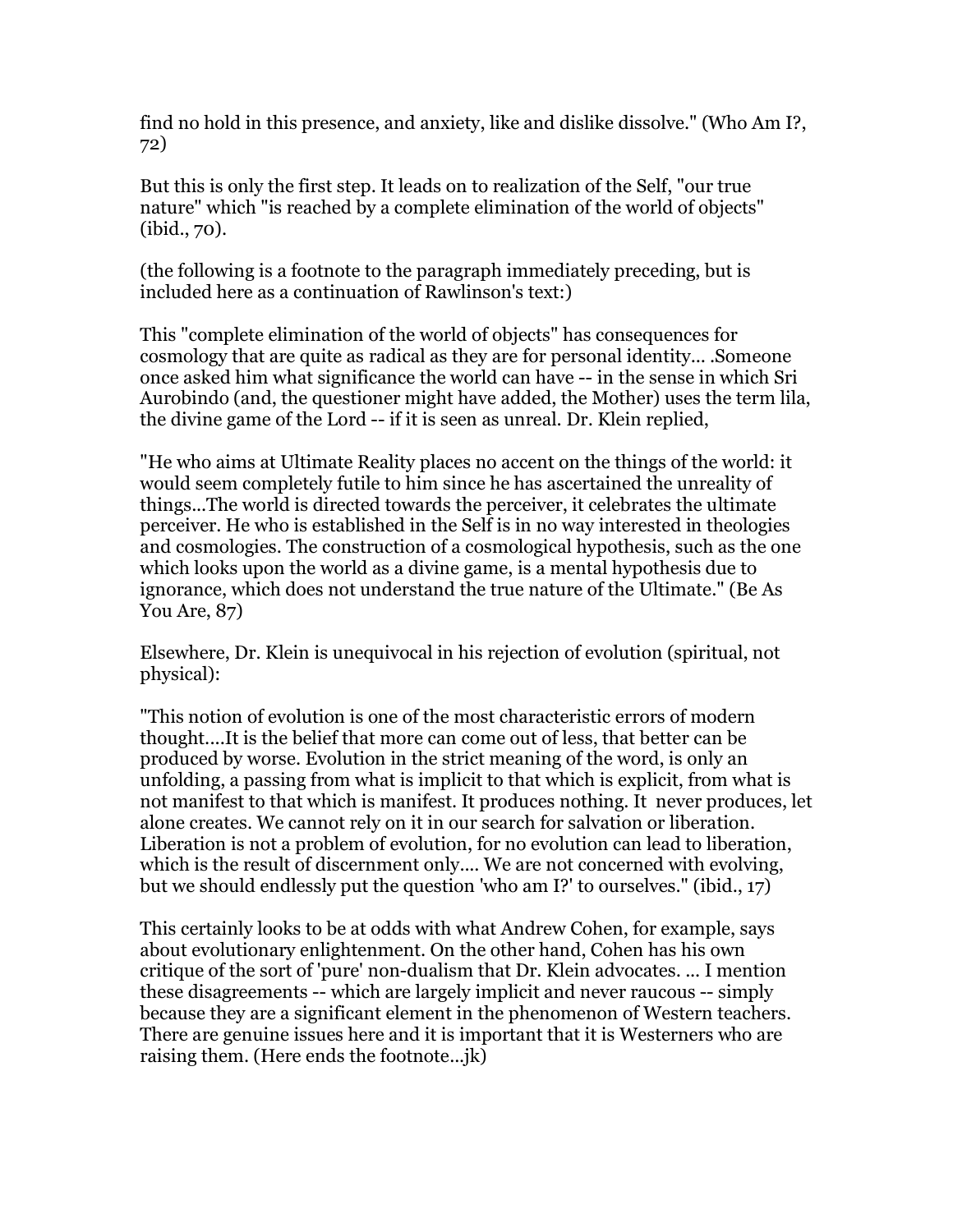Given that Advaita, as Dr. Klein teaches it, is the direct approach to reality, it cannot make use of any method or technique.

"All technique aims to still the mind. But in fact it dulls the mind to fix it on an object. The mind loses its natural alertness and subtleness. It is no longer an open mind...Meditation belongs to the unknowable...The point of sitting in meditation is only to find the meditator. The more you look, the more you will be convinced that he cannot be found...Fundamentally, you are nothing, but you are not aware of this and project energy in seeking what you are...When, by selfinquiry, you find out that the meditator does not exist, all activity becomes pointless and you come to a state of non-attaining, an openness to the unknowable." (Who Am I?, 98, 99)

But there is an obvious question here. If there is no meditator and hence no one to find the truth, what is the function of the teacher? Answer: to make this truth manifest.

"Ultimately there is no longer a subject who sees nor an object which is seen. There is only oneness. That is what I come here to communicate." (The Ease of Being, 1)

And he gives a splendid metaphor for this process,

"Let's say you are looking at a sculpture from Angkhor Buddhism. The smile on the face of the Angkhor statue is particularly beautiful. When you attitude is receptive, you may be completely taken by this smile...The smile captures you and you feel yourself smiling." (The Ease of Being, 7)

In a similar way, the teacher/guru/master embodies the quality that one is seeking and thus helps to bring it out in the seeker. But since this quality is our true nature, it cannot be given or transmitted from one to another. It can only be pointed to by one who already manifests it.

(the following is a footnote to the preceding paragraph:) Dr. Klein has extended this idea into a complete philosophy of art: 'true' works of art indicate something beyond themselves.

"All objects point to the Ultimate, and a real work of art actively brings whoever sees or hears it to his real nature, which is beauty. The difference between an ordinary object and a work of art is that the object is passive in its pointing towards the Ultimate whereas the work of art is active." (Neither This Nor That I Am, 10; cf. 'A Conversation on Art' in Who Am I?)

This is obviously connected with what he says about the smile on the face of the Angkhor statue of the Buddha. (end of footnote.)